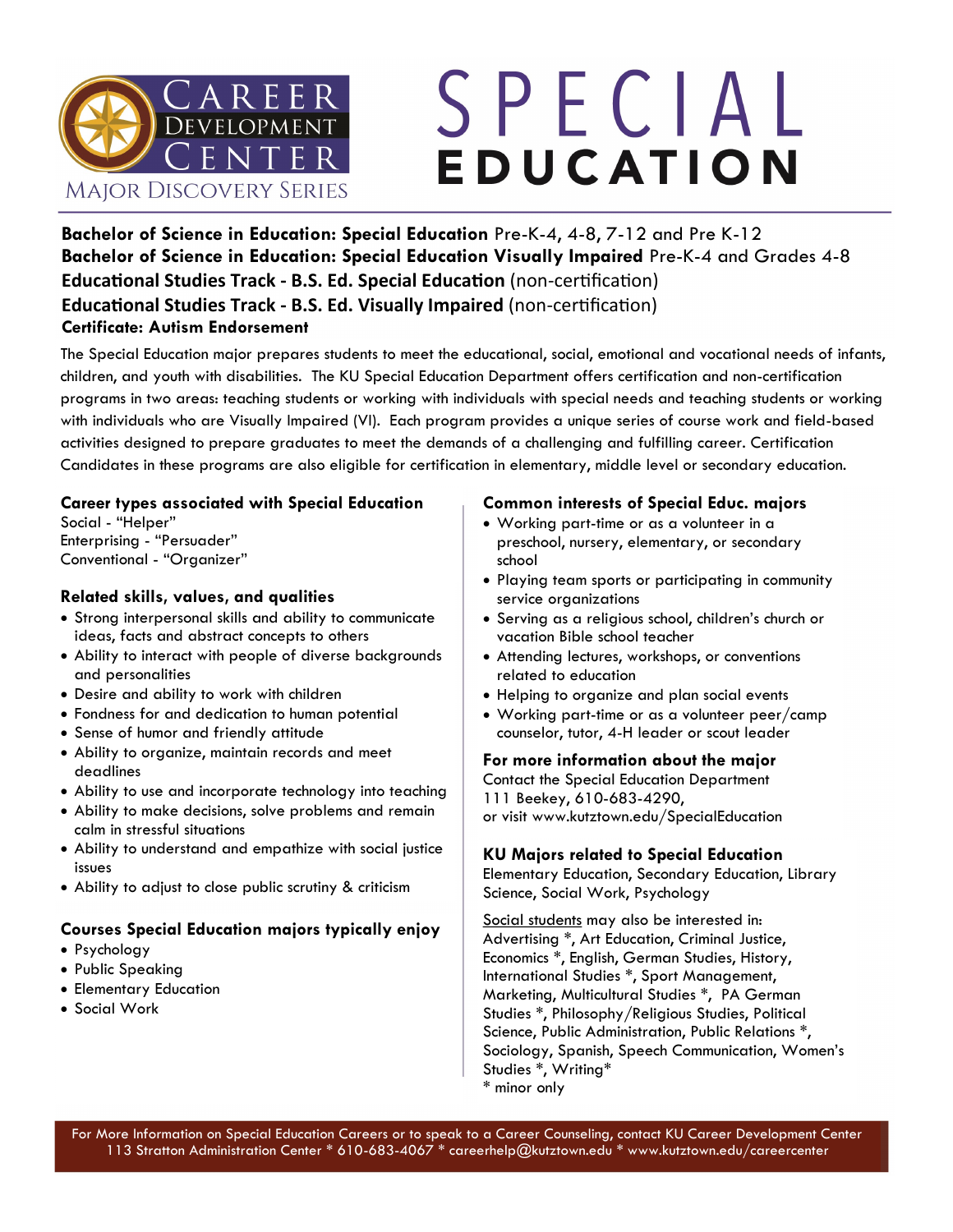## **FOUR STEPS TO SUCCESS**

#### EXPLO RE  $ISCOVER$

## EXPERIENCE >IMPLEMENT

YFAR

### 1<sup>ST</sup> YEAR

- Enroll in the Career Exploration Certificate.
- Attend info sessions to learn about career development and personal branding.
- Take a career assessment to identify and confirm interests.
- Get involved in campus clubs and organizations.
- Develop basic workplace skills through jobs or volunteer work.
- Talk with professors, family, and friends about career ideas.
- Conduct informational interviews with professionals working in fields of interest.
- Develop a relationship with your professors and faculty advisor.

• Meet with CDC career coach.

 $2ND$ 

YFAR

- Attend info sessions to learn about resume writing, and externships.
- Confirm your choice of major and consider options for double major or minor.
- Research careers of interest.
- Complete a job shadowing (externship) experience.
- Seek meaningful employment or volunteer work in a field related to your major.
- Explore options for undergraduate research and study abroad.
- Write a resume and have it reviewed by the CDC.
- Manage your online presence.

• Enroll in the Career Success Certificate.

 $3<sup>RD</sup>$ 

- Complete an internship and/or undergraduate research.
- Attend info sessions about internships, interviewing, job search strategies, and grad school.
- Build a LinkedIn profile and continue to monitor your online presence.
- Complete a mock interview.
- Build skills through research projects, part-time employment, and volunteer work.
- Participate in Careers Cafe & networking programs.
- Attend internship & job fairs.
- Take on a leadership role in a student organization or work.
- Consider graduate school options and prepare for admissions tests.

## 4TH YEAR

- Attend your senior kick-off and other info sessions to prepare for job search/grad school.
- Update your resume and LinkedIn profile.
- Create cover letter drafts.
	- Gain experience through internships and/or undergraduate research.
	- Secure references for job/grad school applications.
	- Create your "30 second" commercial.
- Meet with CDC to develop job search strategies.
- Research employers.
- Network with professionals through events and social media.
- Join a professional organization in your discipline.
- Attend the senior etiquette dinner.
- Participate in job fairs and on-campus interviewing.

#### **Sample Career Titles**

Special Education majors can be found working in a wide variety of career fields. Here are just some career titles that may be of interest. Please note that some jobs may require further education and training.

- Adult Education Teacher
- Adventure/Outdoor Recreation Teacher
- Alumni Relations Coordinator
- Athletic Coach
- Business Education Teacher
- Child Life Specialist
- College President
- College Professor/Dean
- Community/Public Svc. Administrator
- Counselor
- Day Care Administrator
- Director of Guidance
- Education and Training Administrator
- Education Management Specialist
- Educational Administrator
- **Education Consultant**
- Educational Materials Sales Rep
- Educational Researcher
- Educational Resource Coordinator
- Educational Therapist
- Elementary School Teacher
- Employee Training Instructor
- Financial Aid Counselor
- Financial Aid Director
- **Grant Writer**
- Guidance Counselor
- Historic Site Administrator
- Media Center Specialist
- Missionary Worker
- Peace Corps/VISTA Volunteer
- Personnel Director
- Principal
- Resource Teacher
- School Psychologist
- School Social Worker
- School Superintendent
- Secondary School Teacher
- Social Services Volunteer
- Special Education Administrator
- Special Education Teacher
- Student Admissions Administrator
- Student Affairs Administrator
- Curriculum Specialist
- Textbook Writer
- Therapeutic Staff Support
- Training Specialist
- **Tutor**
- Vocational Rehab Counselor
- Vocational/Technical Teacher

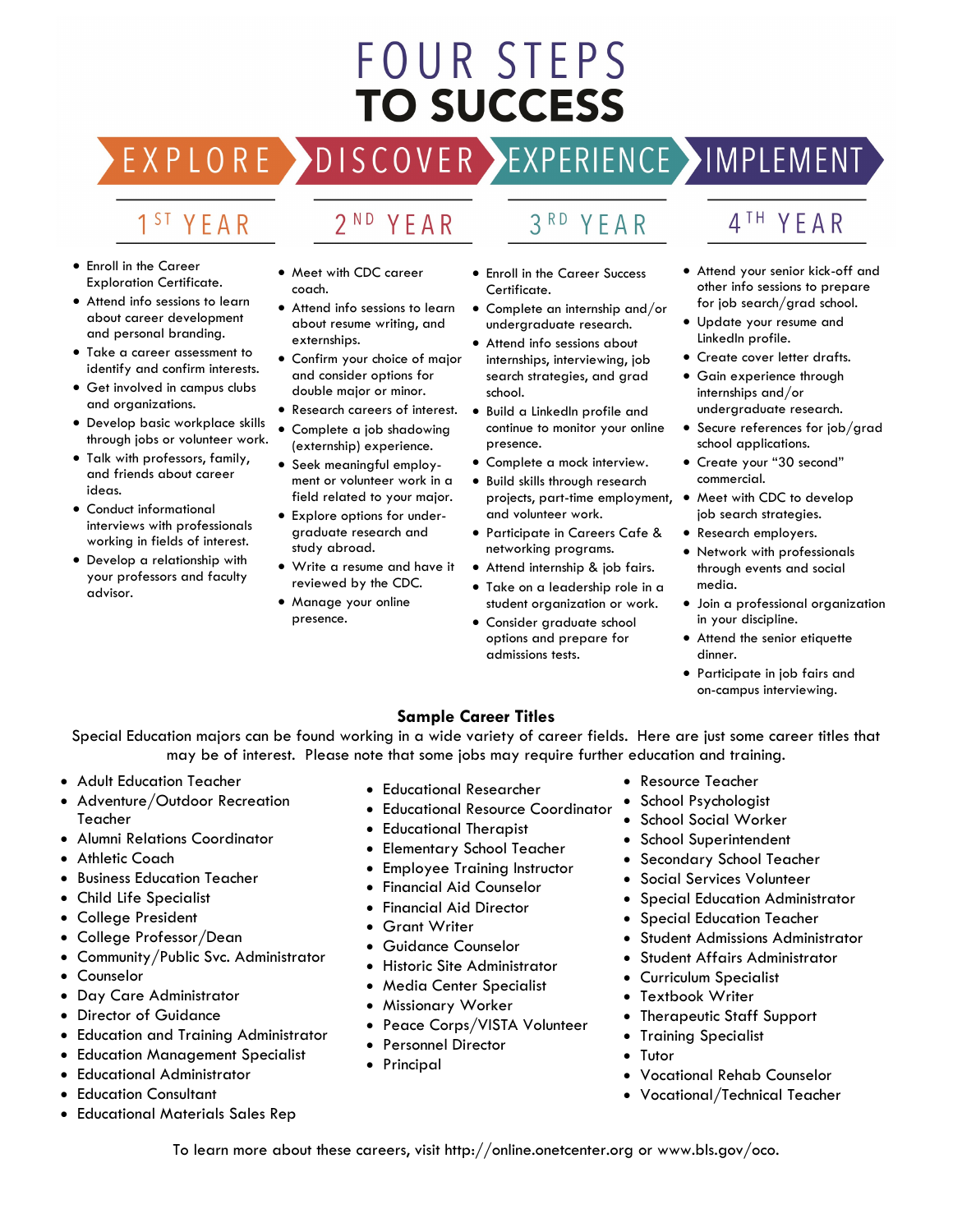#### **Common Internship Sites and Employers**

Special Education majors often find internships and employment in the following fields/industries:

- Business and Industry
- Camps
- Public and Private Schools
- Churches
- Colleges and Universities
- Youth Services
- Community Centers/Non Profits
- Educational Publishers
- Day Care Agencies
- Hospitals/Clinics
- Libraries
- State and Federal Government

 Handshake is the primary online resource handshake for preparing and connecting students and alumni with employers. www.kutztown.edu/handshake

#### **Useful Websites for Special Education Majors**

Whether you are researching related career fields, applying for internships or jobs, or planning to join a professional association, these websites are for you!

| Industry/Employment Information                         | Job/Internship Search Boards                             | <b>Professional Associations</b>                                              |
|---------------------------------------------------------|----------------------------------------------------------|-------------------------------------------------------------------------------|
| O*NET OnLine<br>http://online.onetcenter.org            | <b>PA-REAP</b><br>www.pareap.net                         | PA School Board Association<br>www.psba.org                                   |
| Occupational Outlook Handbook<br>www.bls.gov/ooh        | PA-Educator.net<br>www.pa-educator.net                   | American Federation of Teachers<br>www.aft.org                                |
| PA Department of Education<br>www.pde.state.pa.us       | Internships.com<br>www.internships.com                   | PA State Education Association<br>www.psea.org                                |
| NJ Department of Education<br>www.state.nj.us/education | <b>Teachers-Teachers</b><br>www.teachers-teachers.com    | <b>National Education Association</b><br>www.nea.org                          |
| <b>Education Week</b><br>www.edweek.org                 | Southern Teacher's Agency<br>www.southernteachers.com    | Council for Exceptional Children<br>www.cec.sped.org                          |
|                                                         | K-12jobs.com<br>www.k12jobs.com                          | <b>Teachers of English to Speakers</b><br>of Other Languages<br>www.tesol.org |
|                                                         | <b>Education Job Page</b><br>www.nationjob.com/education | National Assoc. of Special Educ Teachers<br>www.naset.org                     |
|                                                         | School Spring<br>www.schoolspring.com                    | <b>Council for Learning Disabilities</b>                                      |
|                                                         | US-REAP<br>www.reap.net                                  | www.cldinternational.org                                                      |
|                                                         |                                                          |                                                                               |

School-Jobs www.school-jobs.net

LinkedIn Jobs www.linkedin.com/jobs